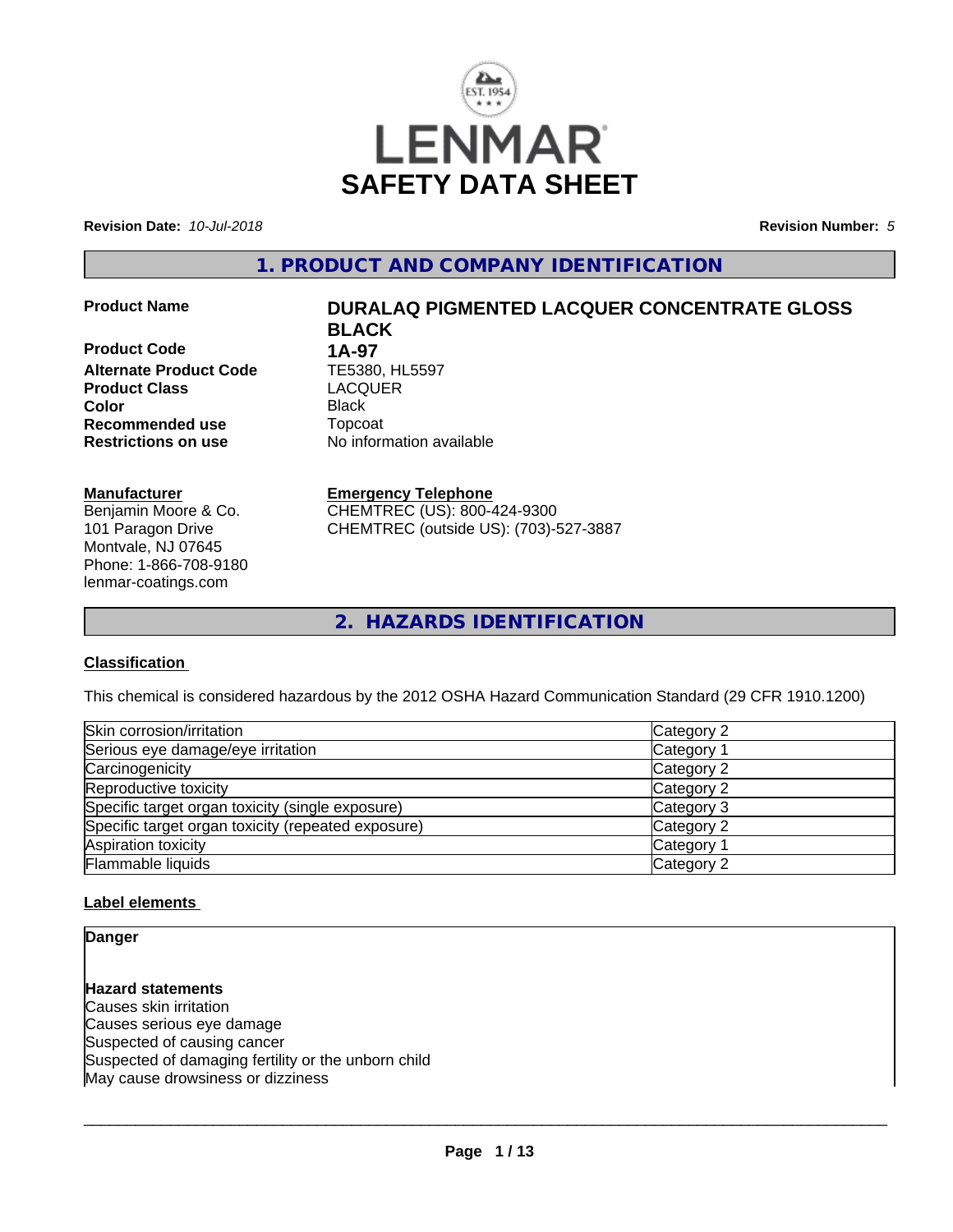\_\_\_\_\_\_\_\_\_\_\_\_\_\_\_\_\_\_\_\_\_\_\_\_\_\_\_\_\_\_\_\_\_\_\_\_\_\_\_\_\_\_\_\_\_\_\_\_\_\_\_\_\_\_\_\_\_\_\_\_\_\_\_\_\_\_\_\_\_\_\_\_\_\_\_\_\_\_\_\_\_\_\_\_\_\_\_\_\_\_\_\_\_ **Precautionary Statements - Prevention** Obtain special instructions before use Do not handle until all safety precautions have been read and understood Use personal protective equipment as required Wash face, hands and any exposed skin thoroughly after handling Do not breathe dust/fume/gas/mist/vapors/spray Use only outdoors or in a well-ventilated area Keep away from heat, hot surfaces, sparks, open flames and other ignition sources. No smoking Keep container tightly closed Ground/bond container and receiving equipment Use explosion-proof electrical/ventilating/lighting/equipment Use only non-sparking tools Take precautionary measures against static discharge Keep cool **Precautionary Statements - Response** IF exposed or concerned: Get medical advice/attention **Eyes** IF IN EYES: Rinse cautiously with water for several minutes. Remove contact lenses, if present and easy to do. Continue rinsing Immediately call a POISON CENTER or doctor/physician **Skin** If skin irritation occurs: Get medical advice/attention IF ON SKIN (or hair): Remove/Take off immediately all contaminated clothing. Rinse skin with water/shower Wash contaminated clothing before reuse **Inhalation** IF INHALED: Remove victim to fresh air and keep at rest in a position comfortable for breathing **Ingestion** May cause damage to organs through prolonged or repeated exposure May be fatal if swallowed and enters airways Highly flammable liquid and vapor **Appearance** liquid **Odor** little or no odor

IF SWALLOWED: Immediately call a POISON CENTER or doctor/physician

Do NOT induce vomiting

**Fire**

In case of fire: Use CO2, dry chemical, or foam for extinction

#### **Precautionary Statements - Storage**

Store locked up Store in a well-ventilated place. Keep container tightly closed

#### **Precautionary Statements - Disposal**

Dispose of contents/container to an approved waste disposal plant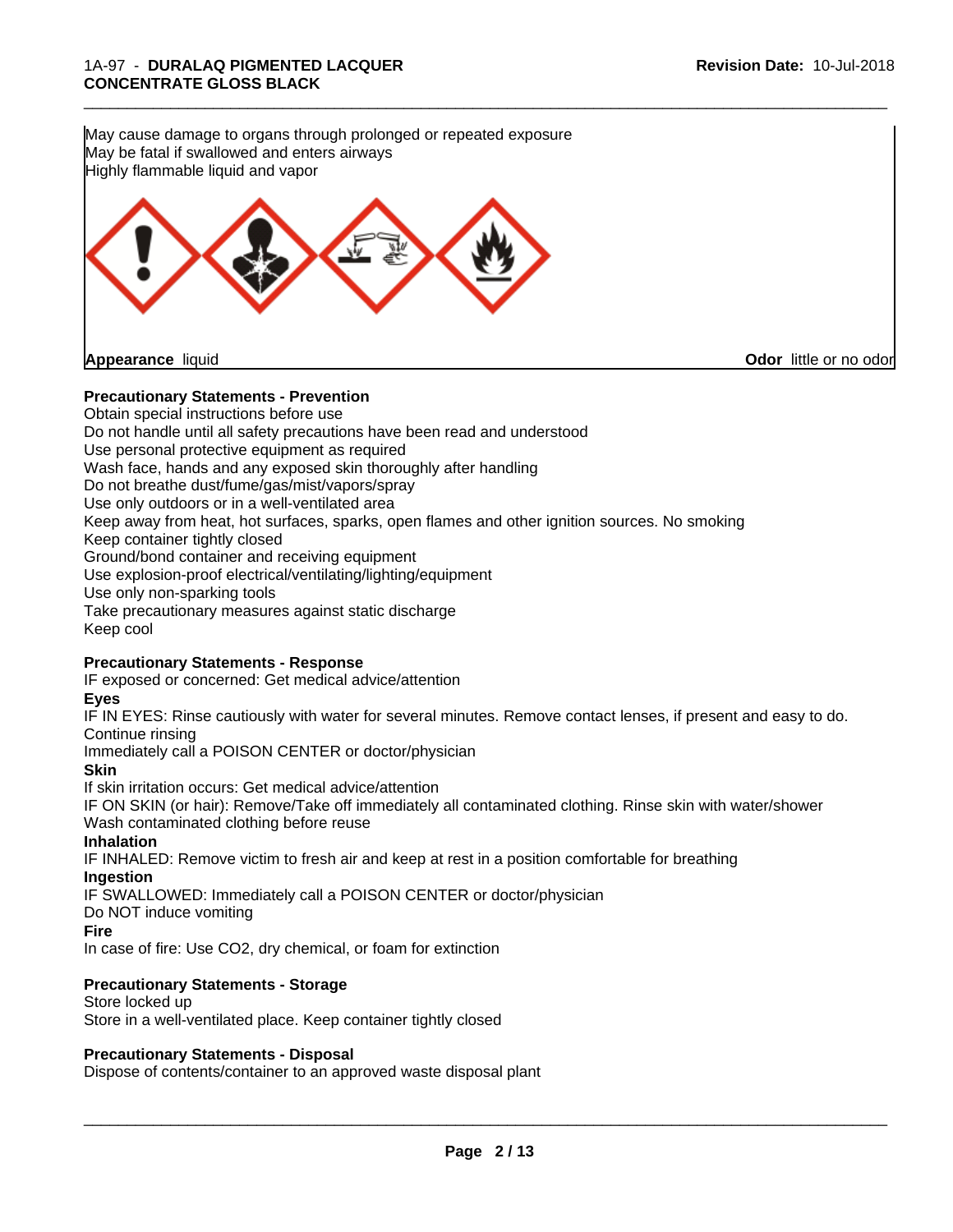### **Hazards not otherwise classified (HNOC)**

Not applicable

#### **Other information**

No information available

# **3. COMPOSITION INFORMATION ON COMPONENTS**

\_\_\_\_\_\_\_\_\_\_\_\_\_\_\_\_\_\_\_\_\_\_\_\_\_\_\_\_\_\_\_\_\_\_\_\_\_\_\_\_\_\_\_\_\_\_\_\_\_\_\_\_\_\_\_\_\_\_\_\_\_\_\_\_\_\_\_\_\_\_\_\_\_\_\_\_\_\_\_\_\_\_\_\_\_\_\_\_\_\_\_\_\_

| <b>Chemical name</b>    | <b>CAS No.</b> | Weight-% |
|-------------------------|----------------|----------|
| n-Butyl acetate         | 123-86-4       | 20       |
| Toluene                 | 108-88-3       | 15       |
| Acetone                 | 67-64-1        | 15       |
| cellulose, nitrate      | 9004-70-0      | 15       |
| VM&P naphtha            | 64742-89-8     | 10       |
| 2-Pentanone, 4-methyl-  | 108-10-1       | 5        |
| Isopropyl alcohol       | 67-63-0        | 5        |
| n-Butyl alcohol         | 71-36-3        | 5        |
| Soybean oil, epoxidized | 8013-07-8      | 5        |
| Ethanol                 | 64-17-5        | 5        |
| Carbon black            | 1333-86-4      | 5        |
| Octane                  | 111-65-9       | 0.5      |
| Heptane                 | 142-82-5       | 0.5      |
| Ethyl benzene           | $100 - 41 - 4$ | 0.5      |

# **4. FIRST AID MEASURES**

#### **Description of first aid measures**

| <b>General Advice</b>                            | If symptoms persist, call a physician. Show this safety data sheet to the doctor in<br>attendance.                                                                                            |
|--------------------------------------------------|-----------------------------------------------------------------------------------------------------------------------------------------------------------------------------------------------|
| <b>Eye Contact</b>                               | Immediate medical attention is required. Immediately flush with plenty of water.<br>After initial flushing, remove any contact lenses and continue flushing for at least<br>15 minutes.       |
| <b>Skin Contact</b>                              | Wash off immediately with soap and plenty of water removing all contaminated<br>clothes and shoes. If skin irritation persists, call a physician.                                             |
| <b>Inhalation</b>                                | Move to fresh air. If symptoms persist, call a physician.<br>If not breathing, give artificial respiration. Call a physician immediately.                                                     |
| Ingestion                                        | Clean mouth with water and afterwards drink plenty of water. Do not induce<br>vomiting without medical advice. Never give anything by mouth to an unconscious<br>person. Consult a physician. |
| <b>Protection Of First-Aiders</b>                | Use personal protective equipment.                                                                                                                                                            |
| <b>Most Important</b><br><b>Symptoms/Effects</b> | No information available.                                                                                                                                                                     |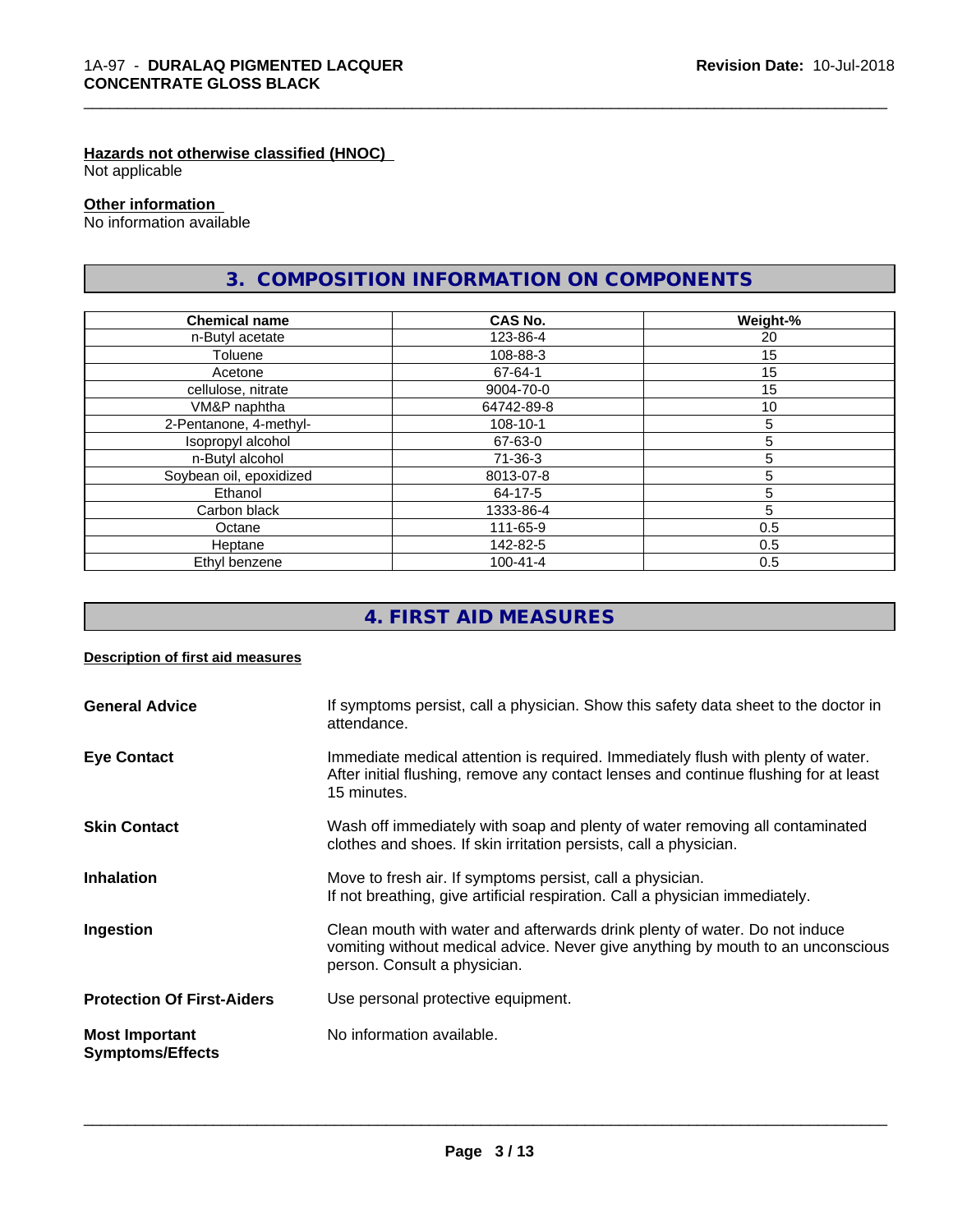| <b>Notes To Physician</b><br>Treat symptomatically.                              |                                                                                                                                                                                                                                                                                                |
|----------------------------------------------------------------------------------|------------------------------------------------------------------------------------------------------------------------------------------------------------------------------------------------------------------------------------------------------------------------------------------------|
|                                                                                  | 5. FIRE-FIGHTING MEASURES                                                                                                                                                                                                                                                                      |
| <b>Flammable Properties</b>                                                      | Vapors may travel considerable distance to a source of<br>ignition and flash back. Vapors may cause flash fire.                                                                                                                                                                                |
| <b>Suitable Extinguishing Media</b>                                              | Foam, dry powder or water. Use extinguishing measures<br>that are appropriate to local circumstances and the<br>surrounding environment.                                                                                                                                                       |
| <b>Protective Equipment And Precautions For</b><br><b>Firefighters</b>           | As in any fire, wear self-contained breathing apparatus<br>pressure-demand, MSHA/NIOSH (approved or equivalent)<br>and full protective gear.                                                                                                                                                   |
| <b>Hazardous combustion products</b>                                             | Burning may result in carbon dioxide, carbon monoxide<br>and other combustion products of varying composition<br>which may be toxic and/or irritating.                                                                                                                                         |
| <b>Specific Hazards Arising From The Chemical</b>                                | Flammable. Flash back possible over considerable<br>distance. Keep product and empty container away from<br>heat and sources of ignition. Closed containers may<br>rupture if exposed to fire or extreme heat. Thermal<br>decomposition can lead to release of irritating gases and<br>vapors. |
| <b>Sensitivity To Mechanical Impact</b>                                          | No.                                                                                                                                                                                                                                                                                            |
| <b>Sensitivity To Static Discharge</b>                                           | Yes                                                                                                                                                                                                                                                                                            |
| <b>Flash Point Data</b><br>Flash Point (°F)<br>Flash Point (°C)<br><b>Method</b> | 28.0<br>$-2.2$<br><b>PMCC</b>                                                                                                                                                                                                                                                                  |
| <b>Flammability Limits In Air</b>                                                |                                                                                                                                                                                                                                                                                                |
| Lower flammability limit:<br><b>Upper flammability limit:</b>                    | Not available<br>Not available                                                                                                                                                                                                                                                                 |
| Health: 2<br>Flammability: 3<br><b>NFPA</b>                                      | Instability: 1<br><b>Special: Not Applicable</b>                                                                                                                                                                                                                                               |
| <b>NFPA Legend</b><br>0 - Not Hazardous                                          |                                                                                                                                                                                                                                                                                                |

- 
- 1 Slightly
- 2 Moderate
- 3 High
- 4 Severe

*The ratings assigned are only suggested ratings, the contractor/employer has ultimate responsibilities for NFPA ratings where this system is used.*

*Additional information regarding the NFPA rating system is available from the National Fire Protection Agency (NFPA) at www.nfpa.org.*

# **6. ACCIDENTAL RELEASE MEASURES**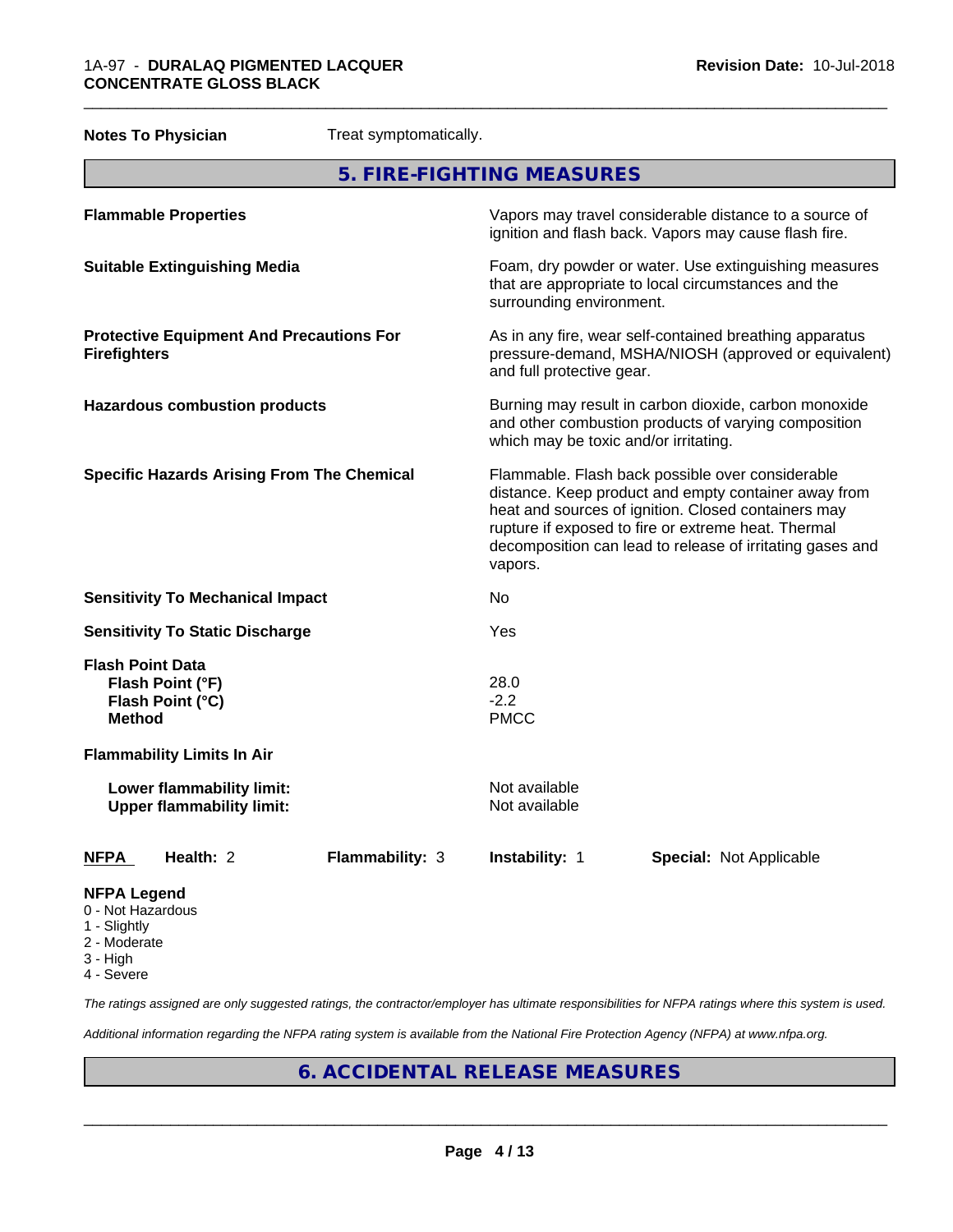| <b>Personal Precautions</b>      | Remove all sources of ignition. Take precautions to prevent flashback. Ground<br>and bond all containers and handling equipment. Take precautionary measures<br>against static discharges. Ensure adequate ventilation. Avoid contact with skin,<br>eyes and clothing. Use personal protective equipment.                                                                                                                                                                                                                                                                                                                                                                                 |
|----------------------------------|-------------------------------------------------------------------------------------------------------------------------------------------------------------------------------------------------------------------------------------------------------------------------------------------------------------------------------------------------------------------------------------------------------------------------------------------------------------------------------------------------------------------------------------------------------------------------------------------------------------------------------------------------------------------------------------------|
| <b>Other Information</b>         | Prevent further leakage or spillage if safe to do so. Do not allow material to<br>contaminate ground water system. Prevent product from entering drains. Do not<br>flush into surface water or sanitary sewer system. Local authorities should be<br>advised if significant spillages cannot be contained.                                                                                                                                                                                                                                                                                                                                                                                |
| <b>Environmental precautions</b> | See Section 12 for additional Ecological Information.                                                                                                                                                                                                                                                                                                                                                                                                                                                                                                                                                                                                                                     |
| <b>Methods for Cleaning Up</b>   | Dam up. Soak up with inert absorbent material. Use a non-sparking or explosion<br>proof means to transfer material to a sealed, appropriate container for disposal.<br>Clean contaminated surface thoroughly.                                                                                                                                                                                                                                                                                                                                                                                                                                                                             |
|                                  | 7. HANDLING AND STORAGE                                                                                                                                                                                                                                                                                                                                                                                                                                                                                                                                                                                                                                                                   |
| <b>Handling</b>                  | Avoid contact with skin, eyes and clothing. Wear personal protective equipment.<br>Do not breathe vapors or spray mist. Use only in ventilated areas. Prevent vapor<br>build-up by providing adequate ventilation during and after use.<br>Take precautionary measures against static discharges. To avoid ignition of<br>vapors by static electricity discharge, all metal parts of the equipment must be<br>grounded. Keep away from heat, sparks and flame. Do not smoke. Extinguish all<br>flames and pilot lights, and turn off stoves, heaters, electric motors and other<br>sources of ignition during use and until all vapors are gone. Ignition and/or flash<br>back may occur. |
| <b>Storage</b>                   | Keep containers tightly closed in a dry, cool and well-ventilated place. Keep away<br>from heat. Keep away from open flames, hot surfaces and sources of ignition.<br>Keep in properly labeled containers. Keep out of the reach of children.                                                                                                                                                                                                                                                                                                                                                                                                                                             |
| <b>Incompatible Materials</b>    | Incompatible with strong acids and bases and strong oxidizing agents.                                                                                                                                                                                                                                                                                                                                                                                                                                                                                                                                                                                                                     |
|                                  | Technical measures/Precautions Ensure adequate ventilation. Use only where airflow will keep vapors from building<br>up in or near the work area in adjoining rooms. Comply with all national, state, and<br>local codes pertaining to the storage, handling, dispensing and disposal of<br>flammable liquids.                                                                                                                                                                                                                                                                                                                                                                            |
|                                  | Dissipate static electricity during transfer by grounding and bonding containers<br>and equipment before transferring material. All equipment should be non-sparking<br>and explosion proof. Use explosion proof electrical equipment for ventilation,<br>lighting and material handling.                                                                                                                                                                                                                                                                                                                                                                                                 |

# **8. EXPOSURE CONTROLS/PERSONAL PROTECTION**

# **Exposure Limits**

| <b>Chemical name</b> | <b>ACGIH TLV</b>            | <b>OSHA PEL</b>                    |
|----------------------|-----------------------------|------------------------------------|
| n-Butyl acetate      | <b>TWA</b><br>150 ppm - 1   | <b>TWA</b><br>$150$ ppm $-$        |
|                      | $\cdot$ - STEL<br>$200$ ppm | <b>TWA</b><br>$710 \text{ mg/m}^3$ |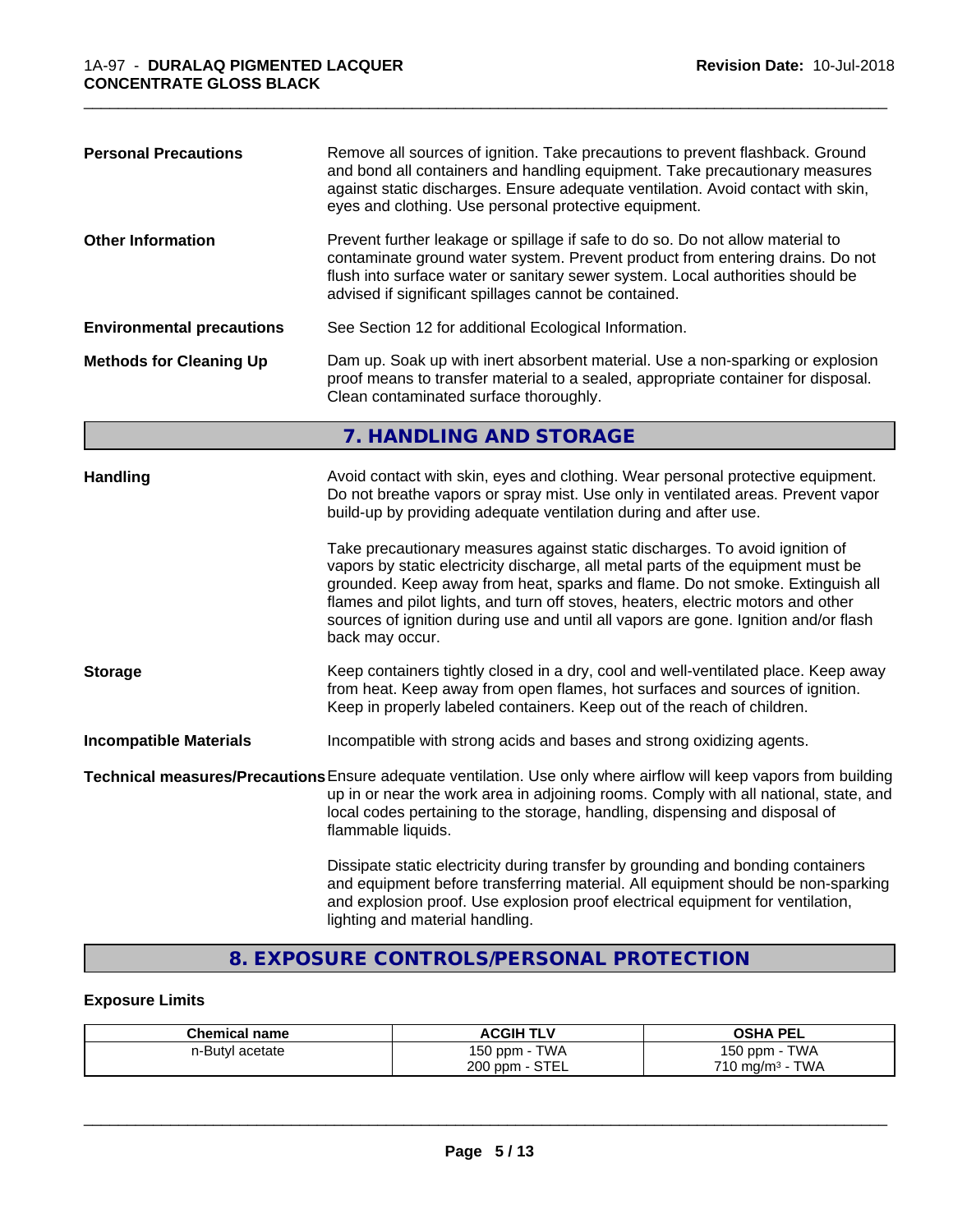| Toluene                | 20 ppm - TWA                | 200 ppm - TWA                 |
|------------------------|-----------------------------|-------------------------------|
|                        |                             | 300 ppm - Ceiling             |
| Acetone                | 250 ppm - TWA               | 1000 ppm - TWA                |
|                        | 500 ppm - STEL              | 2400 mg/m <sup>3</sup> - TWA  |
| 2-Pentanone, 4-methyl- | 20 ppm - TWA                | 100 ppm - TWA                 |
|                        | 75 ppm - STEL               | 410 mg/m $3$ - TWA            |
| Isopropyl alcohol      | 200 ppm - TWA               | 400 ppm - TWA                 |
|                        | 400 ppm - STEL              | 980 mg/m <sup>3</sup> - TWA   |
| n-Butyl alcohol        | 20 ppm - TWA                | 100 ppm - $TWA$               |
|                        |                             | 300 mg/m <sup>3</sup> - TWA   |
| Ethanol                | 1000 ppm - STEL             | 1000 ppm - TWA                |
|                        |                             | 1900 mg/m <sup>3</sup> - TWA  |
| Carbon black           | $3$ mg/m <sup>3</sup> - TWA | $3.5$ mg/m <sup>3</sup> - TWA |
| Octane                 | 300 ppm - TWA               | 500 ppm - TWA                 |
|                        |                             | 2350 mg/m <sup>3</sup> - TWA  |
| Heptane                | 400 ppm - TWA               | 500 ppm - TWA                 |
|                        | 500 ppm - STEL              | 2000 mg/m <sup>3</sup> - TWA  |
| Ethyl benzene          | 20 ppm - TWA                | 100 ppm - TWA                 |
|                        |                             | 435 mg/m <sup>3</sup> - TWA   |

#### **Legend**

ACGIH - American Conference of Governmental Industrial Hygienists Exposure Limits OSHA - Occupational Safety & Health Administration Exposure Limits N/E - Not Established

| <b>Appropriate engineering</b><br>controls |                                                                                                                                                                                                                                                                                                                                                                     |
|--------------------------------------------|---------------------------------------------------------------------------------------------------------------------------------------------------------------------------------------------------------------------------------------------------------------------------------------------------------------------------------------------------------------------|
| <b>Engineering Measures</b>                | Ensure adequate ventilation, especially in confined areas.                                                                                                                                                                                                                                                                                                          |
| <b>Personal Protective Equipment</b>       |                                                                                                                                                                                                                                                                                                                                                                     |
| <b>Eye/Face Protection</b>                 | Safety glasses with side-shields.                                                                                                                                                                                                                                                                                                                                   |
| <b>Skin Protection</b>                     | Long sleeved clothing. Protective gloves.                                                                                                                                                                                                                                                                                                                           |
| <b>Respiratory Protection</b>              | Use only with adequate ventilation. In operations where exposure limits are<br>exceeded, use a NIOSH approved respirator that has been selected by a<br>technically qualified person for the specific work conditions. When spraying the<br>product or applying in confined areas, wear a NIOSH approved respirator<br>specified for paint spray or organic vapors. |
| <b>Hygiene Measures</b>                    | Avoid contact with skin, eyes and clothing. Remove and wash contaminated<br>clothing before re-use. Wash thoroughly after handling.                                                                                                                                                                                                                                 |

# **9. PHYSICAL AND CHEMICAL PROPERTIES**

**Appearance** liquid **Odor** little or no odor **Odor Threshold No information available No information available Density (Ibs/gal)** 7.5 - 7.9<br> **Specific Gravity** 3.1 2.2 2.2 2.2 2.2 2.95 **Specific Gravity pH** No information available **Viscosity (cps)** No information available **Solubility(ies)**<br> **No information available**<br> **Water solubility**<br> **Water solubility Evaporation Rate Conservation Rate** No information available<br> **Vapor pressure @20 °C (kPa)** No information available **Vapor pressure @20 °C (kPa)** 

**No information available**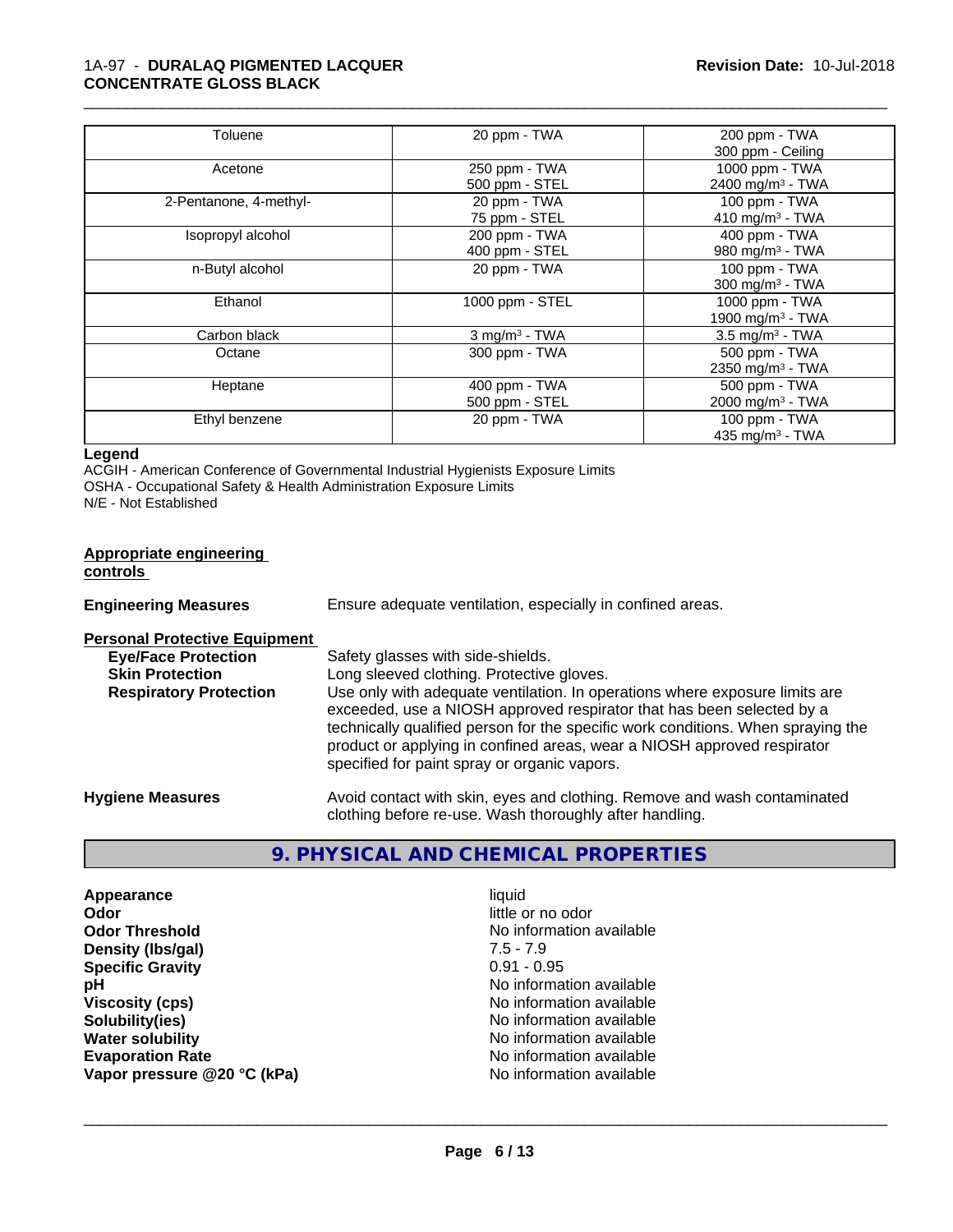| <b>Vapor density</b>                 | No information available |
|--------------------------------------|--------------------------|
| Wt. % Solids                         | $25 - 35$                |
| Vol. % Solids                        | $15 - 25$                |
| Wt. % Volatiles                      | $65 - 75$                |
| Vol. % Volatiles                     | $75 - 85$                |
| <b>VOC Regulatory Limit (g/L)</b>    | <680                     |
| <b>Boiling Point (°F)</b>            | 132                      |
| <b>Boiling Point (°C)</b>            | 56                       |
| <b>Freezing Point (°F)</b>           | No information available |
| <b>Freezing Point (°C)</b>           | No information available |
| Flash Point (°F)                     | 28.0                     |
| Flash Point (°C)                     | $-2.2$                   |
| <b>Method</b>                        | <b>PMCC</b>              |
| Flammability (solid, gas)            | Not applicable           |
| <b>Upper flammability limit:</b>     | No information available |
| Lower flammability limit:            | No information available |
| <b>Autoignition Temperature (°F)</b> | No information available |
| <b>Autoignition Temperature (°C)</b> | No information available |
| Decomposition Temperature (°F)       | No information available |
| Decomposition Temperature (°C)       | No information available |
| <b>Partition coefficient</b>         | No information available |

\_\_\_\_\_\_\_\_\_\_\_\_\_\_\_\_\_\_\_\_\_\_\_\_\_\_\_\_\_\_\_\_\_\_\_\_\_\_\_\_\_\_\_\_\_\_\_\_\_\_\_\_\_\_\_\_\_\_\_\_\_\_\_\_\_\_\_\_\_\_\_\_\_\_\_\_\_\_\_\_\_\_\_\_\_\_\_\_\_\_\_\_\_

# **10. STABILITY AND REACTIVITY**

| <b>Reactivity</b>                         | No data available                                                                                                         |
|-------------------------------------------|---------------------------------------------------------------------------------------------------------------------------|
| <b>Chemical Stability</b>                 | Stable under normal conditions. Hazardous polymerisation<br>does not occur.                                               |
| <b>Conditions to avoid</b>                | Keep away from open flames, hot surfaces, static<br>electricity and sources of ignition. Sparks. Elevated<br>temperature. |
| <b>Incompatible Materials</b>             | Incompatible with strong acids and bases and strong<br>oxidizing agents.                                                  |
| <b>Hazardous Decomposition Products</b>   | Thermal decomposition can lead to release of irritating<br>gases and vapors.                                              |
| <b>Possibility of hazardous reactions</b> | None under normal conditions of use.                                                                                      |

# **11. TOXICOLOGICAL INFORMATION**

| <b>Product Information</b>               |                                                                                                                                                                   |  |
|------------------------------------------|-------------------------------------------------------------------------------------------------------------------------------------------------------------------|--|
| Information on likely routes of exposure |                                                                                                                                                                   |  |
| <b>Principal Routes of Exposure</b>      | Eye contact, skin contact and inhalation.                                                                                                                         |  |
| <b>Acute Toxicity</b>                    |                                                                                                                                                                   |  |
| <b>Product Information</b>               | Repeated or prolonged exposure to organic solvents may lead to permanent brain<br>and nervous system damage. Intentional misuse by deliberately concentrating and |  |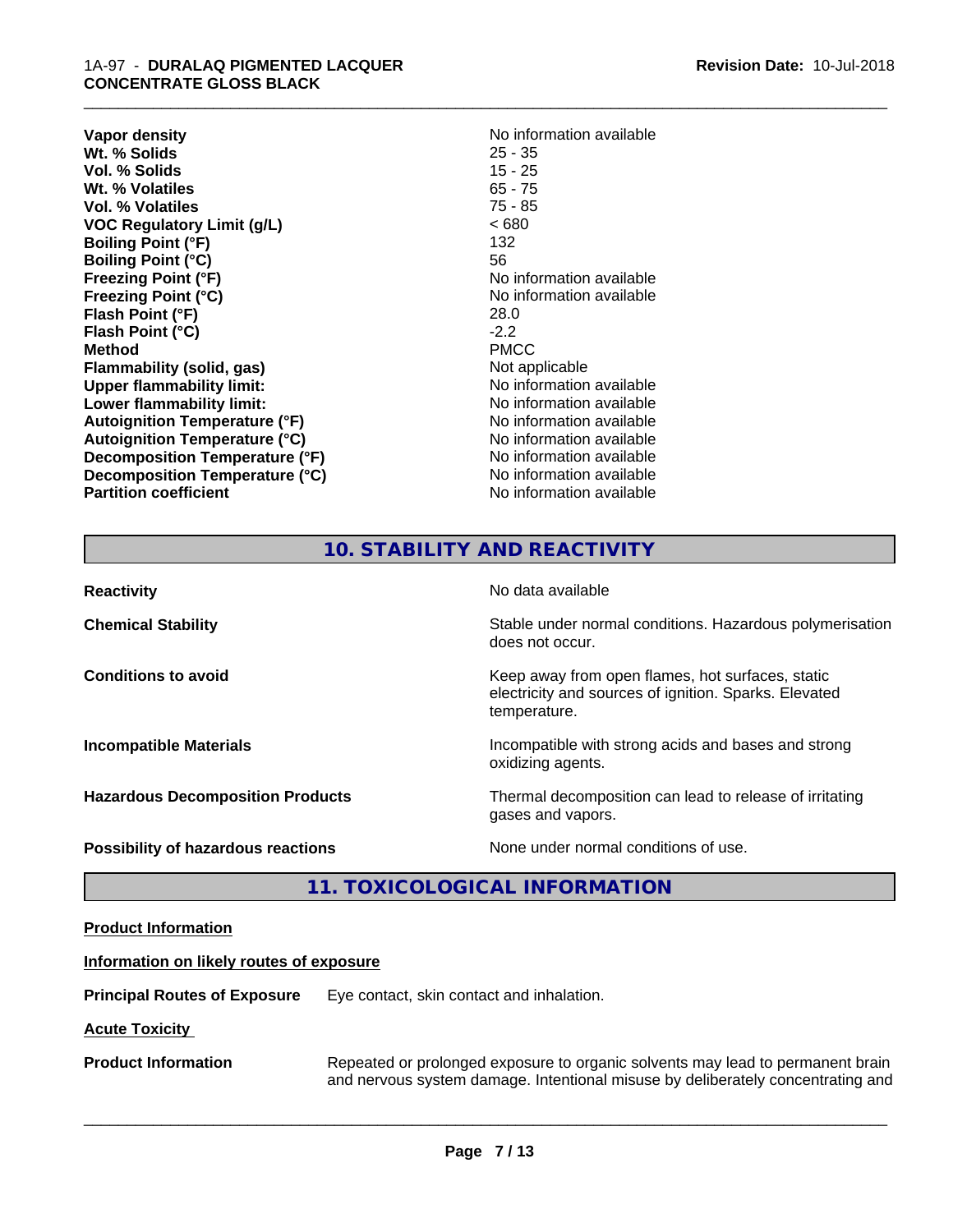|                                 | inhaling vapors may be harmful or fatal.                                                                                                                                                                                                                      |
|---------------------------------|---------------------------------------------------------------------------------------------------------------------------------------------------------------------------------------------------------------------------------------------------------------|
|                                 | Symptoms related to the physical, chemical and toxicological characteristics                                                                                                                                                                                  |
| <b>Symptoms</b>                 | No information available                                                                                                                                                                                                                                      |
|                                 | Delayed and immediate effects as well as chronic effects from short and long-term exposure                                                                                                                                                                    |
| Eye contact                     | Severely irritating to eyes. May cause burns. Risk of serious damage to eyes.                                                                                                                                                                                 |
| <b>Skin contact</b>             | May cause skin irritation and/or dermatitis. Prolonged skin contact may defat the<br>skin and produce dermatitis.                                                                                                                                             |
| Ingestion                       | Harmful if swallowed. Ingestion may cause irritation to mucous membranes. Small<br>amounts of this product aspirated into the respiratory system during ingestion or<br>vomiting may cause mild to severe pulmonary injury, possibly progressing to<br>death. |
| <b>Inhalation</b>               | Harmful by inhalation. High vapor / aerosol concentrations are irritating to the<br>eyes, nose, throat and lungs and may cause headaches, dizziness, drowsiness,<br>unconsciousness, and other central nervous system effects.                                |
| <b>Sensitization</b>            | No information available                                                                                                                                                                                                                                      |
| <b>Neurological Effects</b>     | No information available.                                                                                                                                                                                                                                     |
| <b>Mutagenic Effects</b>        | No information available.                                                                                                                                                                                                                                     |
| <b>Reproductive Effects</b>     | Possible risk of impaired fertility. Possible risk of harm to the unborn child.                                                                                                                                                                               |
| <b>Developmental Effects</b>    | No information available.                                                                                                                                                                                                                                     |
| <b>Target organ effects</b>     | No information available.                                                                                                                                                                                                                                     |
| <b>STOT - repeated exposure</b> | Causes damage to organs through prolonged or repeated exposure if inhaled.<br>May cause disorder and damage to the. liver. kidney. spleen. blood. Central<br>nervous system.                                                                                  |
| <b>STOT - single exposure</b>   | May cause disorder and damage to the. Respiratory system. Central nervous<br>system.                                                                                                                                                                          |
| Other adverse effects           | No information available.                                                                                                                                                                                                                                     |
| <b>Aspiration Hazard</b>        | May be harmful if swallowed and enters airways. Small amounts of this product<br>aspirated into the respiratory system during ingestion or vomiting may cause mild<br>to severe pulmonary injury, possibly progressing to death.                              |

#### **Numerical measures of toxicity**

#### **The following values are calculated based on chapter 3.1 of the GHS document**

| ATEmix (oral)                        | 3906 mg/kg |
|--------------------------------------|------------|
| ATEmix (dermal)                      | 7361 ma/ka |
| <b>ATEmix (inhalation-dust/mist)</b> | 29.2 ma/L  |
| <b>ATEmix (inhalation-vapor)</b>     | 41 ma/L    |

#### **Acute Toxicity Component Information**

n-Butyl acetate LD50 Oral: 10768 mg/kg (Rat) LD50 Dermal: > 17600 mg/kg (Rabbit) LC50 Inhalation (Vapor): ppm (Rat, 4 hr.) Sensitization non-sensitizing (guinea pig)<br>Toluene Toluene \_\_\_\_\_\_\_\_\_\_\_\_\_\_\_\_\_\_\_\_\_\_\_\_\_\_\_\_\_\_\_\_\_\_\_\_\_\_\_\_\_\_\_\_\_\_\_\_\_\_\_\_\_\_\_\_\_\_\_\_\_\_\_\_\_\_\_\_\_\_\_\_\_\_\_\_\_\_\_\_\_\_\_\_\_\_\_\_\_\_\_\_\_ LD50 Oral: 636 mg/kg (Rat)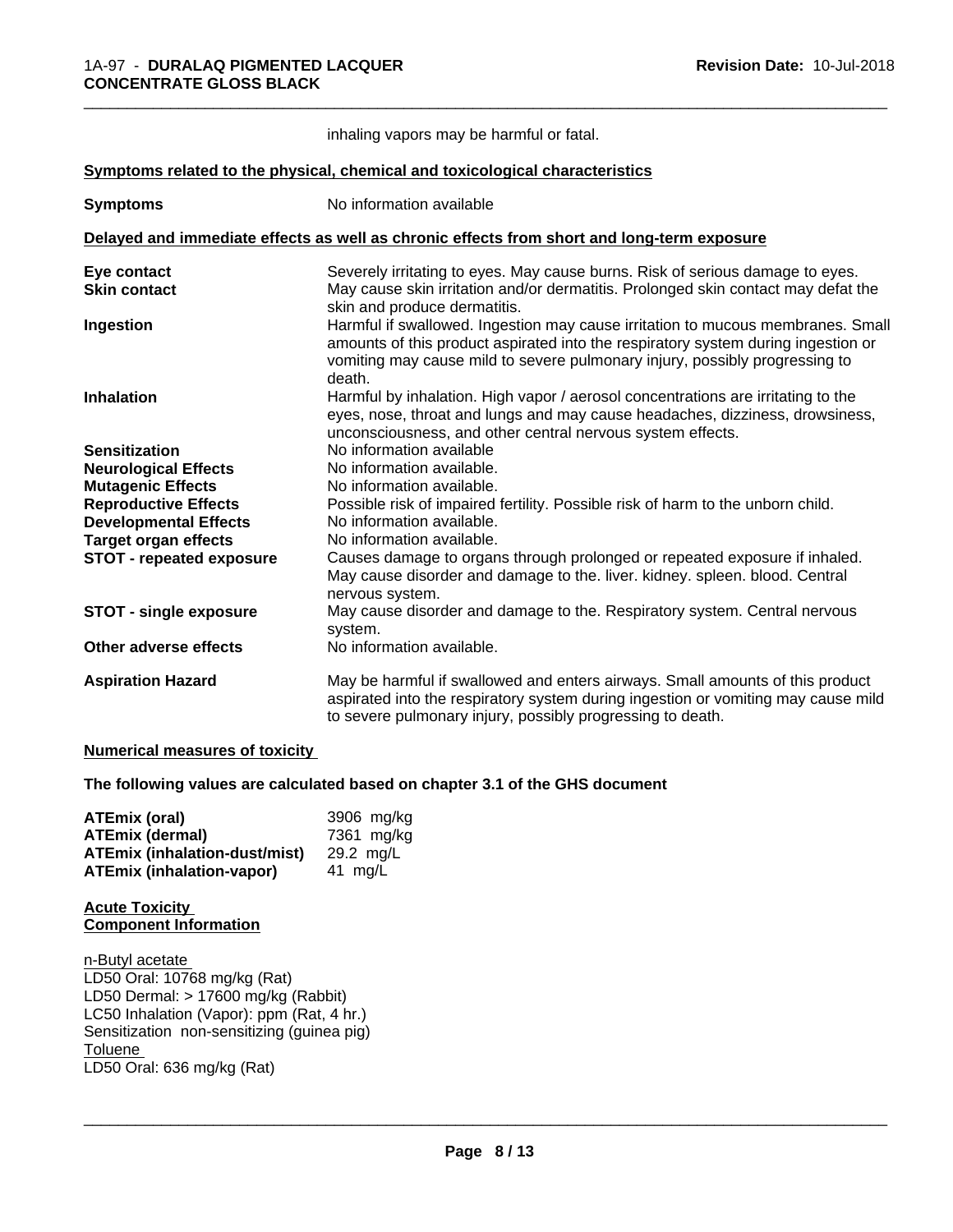LD50 Dermal: 14100 µL/kg (Rabbit) LC50 Inhalation (Vapor): 49000 mg/m<sup>3</sup> (Rat, 4 hr.) Acetone LD50 Oral: 5800 mg/kg (Rat) 2-Pentanone, 4-methyl-LD50 Oral: 2080-4600 mg/kg (Rat) LC50 Inhalation (Vapor): 100000 mg/m<sup>3</sup> Isopropyl alcohol LD50 Oral: mg/kg (Rat) LD50 Dermal: mg/kg (Rabbit) LC50 Inhalation (Vapor): ppm (Rat) n-Butyl alcohol LD50 Oral: 790 - 800 mg/kg (Rat) LD50 Dermal: 3400 mg/kg LC50 Inhalation (Vapor): 24000 mg/m<sup>3</sup> (Rat, 4 hr.) Ethanol LD50 Oral: mg/kg (Rat) LC50 Inhalation (Vapor): ppm (Rat, 10 hr.) Carbon black LD50 Oral: > 15400 mg/kg (Rat) LD50 Dermal: > 3000 mg/kg (Rabbit) Heptane LC50 Inhalation (Vapor): 103000 mg/m<sup>3</sup> (Rat, 4 hr.) Ethyl benzene LD50 Oral: mg/kg (Rat) LD50 Dermal: > mg/kg (Rabbit) LC50 Inhalation (Vapor): mg/m<sup>3</sup> (Rat, 2 hr.)

#### **Carcinogenicity**

*The information below indicateswhether each agency has listed any ingredient as a carcinogen:.*

| <b>Chemical name</b>   | <b>IARC</b>         | <b>NTP</b> | <b>OSHA</b> |
|------------------------|---------------------|------------|-------------|
|                        | 2B - Possible Human |            | Listed      |
| 2-Pentanone, 4-methyl- | Carcinogen          |            |             |
|                        | 2B - Possible Human |            | Listed      |
| Carbon black           | Carcinogen          |            |             |
|                        | 2B - Possible Human |            | Listed      |
| Ethyl benzene          | Carcinogen          |            |             |

\_\_\_\_\_\_\_\_\_\_\_\_\_\_\_\_\_\_\_\_\_\_\_\_\_\_\_\_\_\_\_\_\_\_\_\_\_\_\_\_\_\_\_\_\_\_\_\_\_\_\_\_\_\_\_\_\_\_\_\_\_\_\_\_\_\_\_\_\_\_\_\_\_\_\_\_\_\_\_\_\_\_\_\_\_\_\_\_\_\_\_\_\_

#### **Legend**

IARC - International Agency for Research on Cancer NTP - National Toxicity Program OSHA - Occupational Safety & Health Administration

**12. ECOLOGICAL INFORMATION**

# **Ecotoxicity Effects**

The environmental impact of this product has not been fully investigated.

#### **Product Information**

#### **Acute Toxicity to Fish**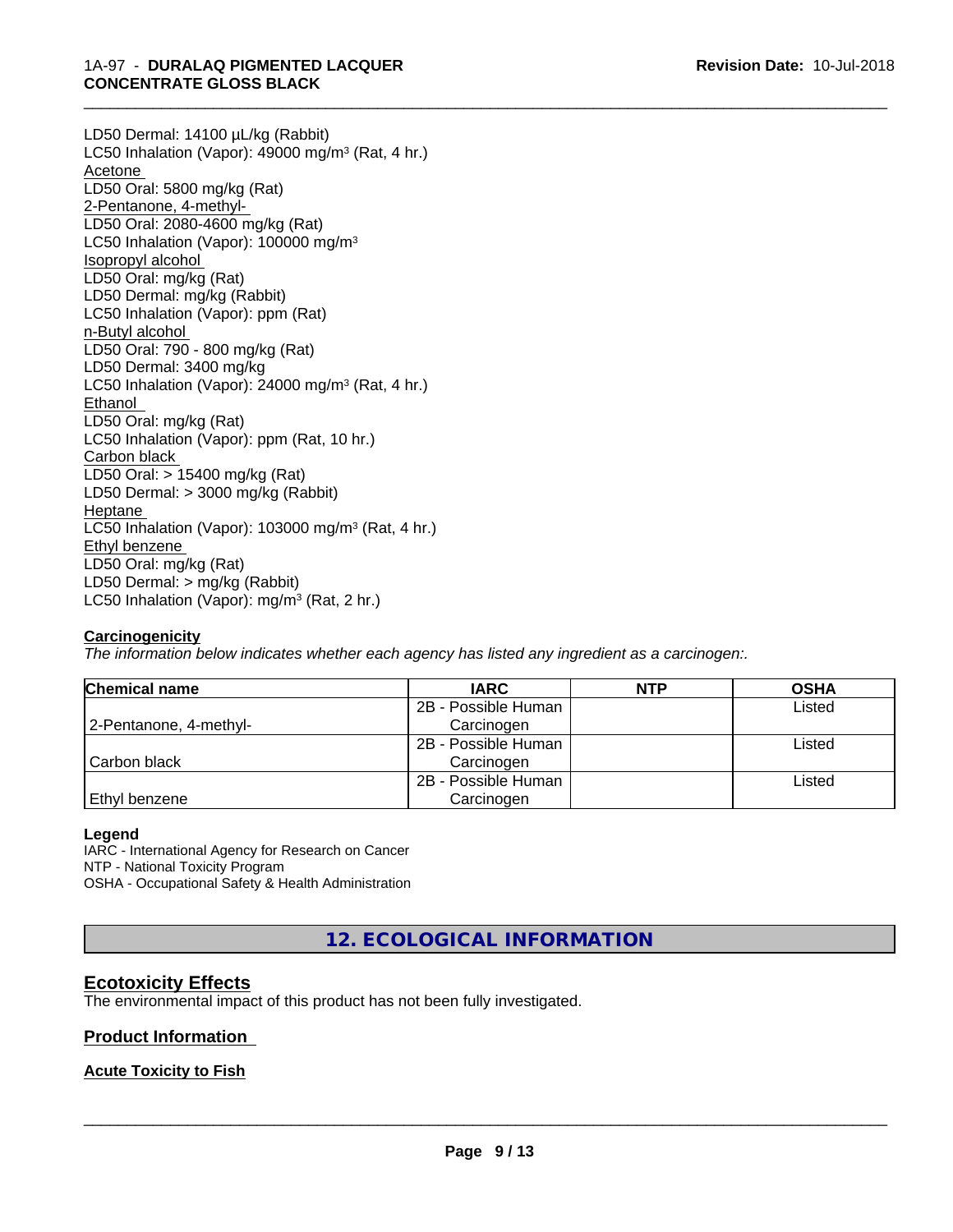#### No information available

# **Acute Toxicity to Aquatic Invertebrates**

No information available

# **Acute Toxicity to Aquatic Plants**

No information available

#### **Persistence / Degradability**

No information available.

#### **Bioaccumulation**

There is no data for this product.

#### **Mobility in Environmental Media**

No information available.

#### **Ozone**

Not applicable

#### **Component Information**

#### **Acute Toxicity to Fish**

n-Butyl acetate LC50: 18 mg/L (Fathead Minnow - 96 hr.) Acetone LC50: 8300 (Bluegill - 96 hr.) mg/L Ethyl benzene LC50: 12.1 mg/L (Fathead Minnow - 96 hr.)

#### **Acute Toxicity to Aquatic Invertebrates**

n-Butyl acetate EC50: 72.8 mg/L (Daphnia magna - 48 hr.) Acetone EC50: 12600 mg/L (Daphnia magna - 48 hr.) Ethyl benzene EC50: 1.8 mg/L (Daphnia magna - 48 hr.)

#### **Acute Toxicity to Aquatic Plants**

n-Butyl acetate EC50: 674.7 mg/L (Green algae (Scenedesmus subspicatus), 72 hrs.) Ethyl benzene EC50: 4.6 mg/L (Green algae (Scenedesmus subspicatus), 72 hrs.)

# **13. DISPOSAL CONSIDERATIONS**

**Waste Disposal Method** Dispose of in accordance with federal, state, and local regulations. Local requirements may vary, consult your sanitation department or state-designated environmental protection agency for more disposal options.

 $\overline{\phantom{a}}$  ,  $\overline{\phantom{a}}$  ,  $\overline{\phantom{a}}$  ,  $\overline{\phantom{a}}$  ,  $\overline{\phantom{a}}$  ,  $\overline{\phantom{a}}$  ,  $\overline{\phantom{a}}$  ,  $\overline{\phantom{a}}$  ,  $\overline{\phantom{a}}$  ,  $\overline{\phantom{a}}$  ,  $\overline{\phantom{a}}$  ,  $\overline{\phantom{a}}$  ,  $\overline{\phantom{a}}$  ,  $\overline{\phantom{a}}$  ,  $\overline{\phantom{a}}$  ,  $\overline{\phantom{a}}$ 

\_\_\_\_\_\_\_\_\_\_\_\_\_\_\_\_\_\_\_\_\_\_\_\_\_\_\_\_\_\_\_\_\_\_\_\_\_\_\_\_\_\_\_\_\_\_\_\_\_\_\_\_\_\_\_\_\_\_\_\_\_\_\_\_\_\_\_\_\_\_\_\_\_\_\_\_\_\_\_\_\_\_\_\_\_\_\_\_\_\_\_\_\_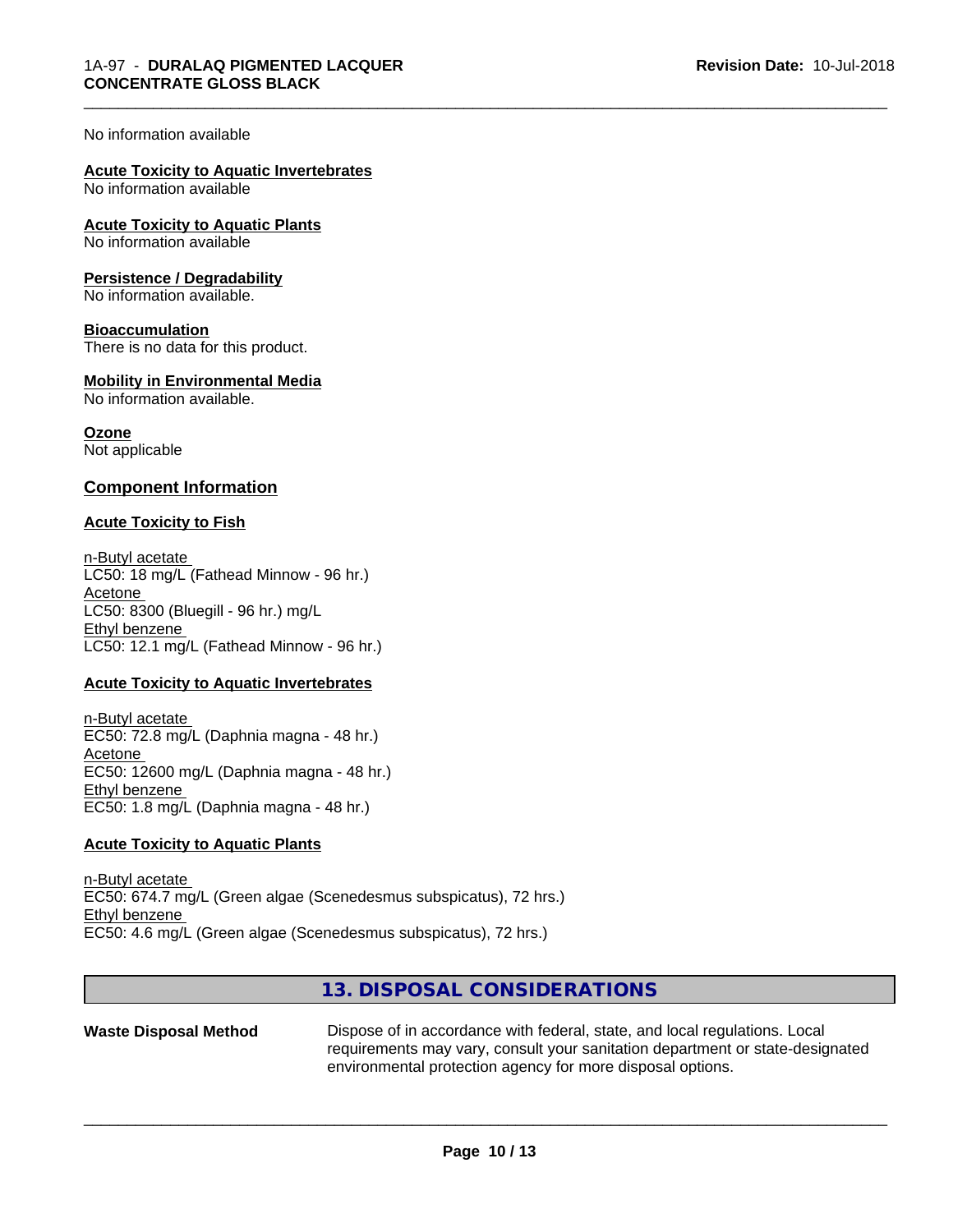| <b>Empty Container Warning</b>             | Emptied containers may retain product residue. Follow label warnings even after<br>container is emptied. Residual vapors may explode on ignition. |  |
|--------------------------------------------|---------------------------------------------------------------------------------------------------------------------------------------------------|--|
|                                            | 14. TRANSPORT INFORMATION                                                                                                                         |  |
| <b>DOT</b>                                 |                                                                                                                                                   |  |
| <b>Proper Shipping Name</b>                | <b>PAINT</b>                                                                                                                                      |  |
| <b>Hazard class</b>                        | 3                                                                                                                                                 |  |
| UN-No.                                     | UN1263<br>II                                                                                                                                      |  |
| <b>Packing Group</b><br><b>Description</b> | UN1263, PAINT, 3, II                                                                                                                              |  |
| <b>ICAO/IATA</b>                           | Contact the preparer for further information.                                                                                                     |  |
| <b>IMDG/IMO</b>                            | Contact the preparer for further information.                                                                                                     |  |
|                                            | <b>15. REGULATORY INFORMATION</b>                                                                                                                 |  |

# **International Inventories**

| <b>TSCA: United States</b> | Yes - All components are listed or exempt. |
|----------------------------|--------------------------------------------|
| <b>DSL: Canada</b>         | Yes - All components are listed or exempt. |

# **Federal Regulations**

| Yes |  |
|-----|--|
| Yes |  |
| Yes |  |
| No  |  |
| No  |  |
|     |  |

#### **SARA 313**

Section 313 of Title III of the Superfund Amendments and Reauthorization Act of 1986 (SARA). This product contains a chemical or chemicals which are subject to the reporting requirements of the Act and Title 40 of the Code of Federal Regulations, Part 372:

| <b>Chemical name</b>   | CAS No.        | Weight-% | <b>CERCLA/SARA 313</b><br>(de minimis concentration) |
|------------------------|----------------|----------|------------------------------------------------------|
| Toluene                | 108-88-3       | 15       |                                                      |
| 2-Pentanone, 4-methyl- | 108-10-1       | 5        | 1.0                                                  |
| Isopropyl alcohol      | 67-63-0        | 5        | 1.0                                                  |
| n-Butyl alcohol        | $71-36-3$      | '5       | 1.0                                                  |
| Ethyl benzene          | $100 - 41 - 4$ | 0.5      | 0.1                                                  |

#### **Clean Air Act,Section 112 Hazardous Air Pollutants (HAPs) (see 40 CFR 61)**

This product contains the following HAPs: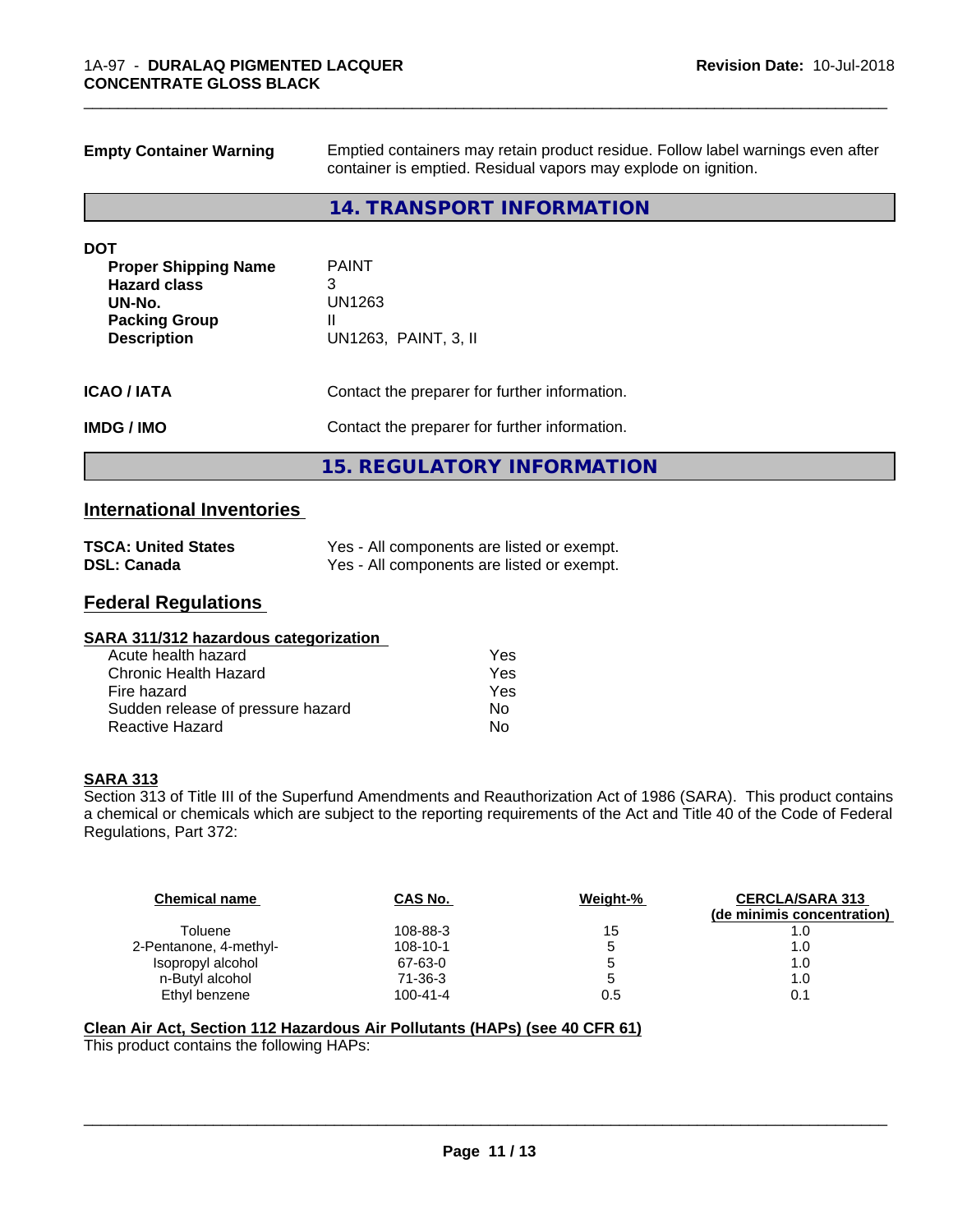| <b>Chemical name</b>   | CAS No.        | Weight-% | <b>Hazardous Air Pollutant</b><br>(HAP) |
|------------------------|----------------|----------|-----------------------------------------|
| Toluene                | 108-88-3       | 15       | Listed                                  |
| 2-Pentanone, 4-methyl- | 108-10-1       |          | Listed                                  |
| Ethyl benzene          | $100 - 41 - 4$ | 0.5      | ∟isted                                  |

### **US State Regulations**

#### **California Proposition 65**

# **AN** WARNING: Cancer and Reproductive Harm– www.P65warnings.ca.gov

#### **State Right-to-Know**

| <b>Chemical name</b>   | <b>Massachusetts</b> | <b>New Jersey</b> | Pennsylvania |
|------------------------|----------------------|-------------------|--------------|
| n-Butyl acetate        |                      |                   |              |
| Toluene                |                      |                   |              |
| Acetone                |                      |                   |              |
| cellulose, nitrate     |                      |                   |              |
| 2-Pentanone, 4-methyl- |                      |                   |              |
| Isopropyl alcohol      |                      |                   |              |
| n-Butyl alcohol        |                      |                   |              |
| Ethanol                |                      |                   |              |
| Carbon black           |                      |                   |              |

#### **Legend**

X - Listed

# **16. OTHER INFORMATION**

**HMIS** - **Health:** 2\* **Flammability:** 3 **Reactivity:** 1 **PPE:** -

**HMIS Legend**

- 0 Minimal Hazard
- 1 Slight Hazard
- 2 Moderate Hazard
- 3 Serious Hazard
- 4 Severe Hazard
- \* Chronic Hazard

X - Consult your supervisor or S.O.P. for "Special" handling instructions.

*Note: The PPE rating has intentionally been left blank. Choose appropriate PPE that will protect employees from the hazards the material will present under the actual normal conditions of use.*

*Caution: HMISÒ ratings are based on a 0-4 rating scale, with 0 representing minimal hazards or risks, and 4 representing significant hazards or risks. Although HMISÒ ratings are not required on MSDSs under 29 CFR 1910.1200, the preparer, has chosen to provide them. HMISÒ ratings are to be used only in conjunction with a fully implemented HMISÒ program by workers who have received appropriate HMISÒ training. HMISÒ is a registered trade and service mark of the NPCA. HMISÒ materials may be purchased exclusively from J. J. Keller (800) 327-6868.*

 **WARNING!** If you scrape, sand, or remove old paint, you may release lead dust. LEAD IS TOXIC. EXPOSURE TO LEAD DUST CAN CAUSE SERIOUS ILLNESS, SUCH AS BRAIN DAMAGE, ESPECIALLY IN CHILDREN. PREGNANT WOMEN SHOULD ALSO AVOID EXPOSURE. Wear a NIOSH approved respirator to control lead exposure. Clean up carefully with a HEPA vacuum and a wet mop. Before you start, find out how to protect yourself and your family by contacting the National Lead Information Hotline at 1-800-424-LEAD or log on to